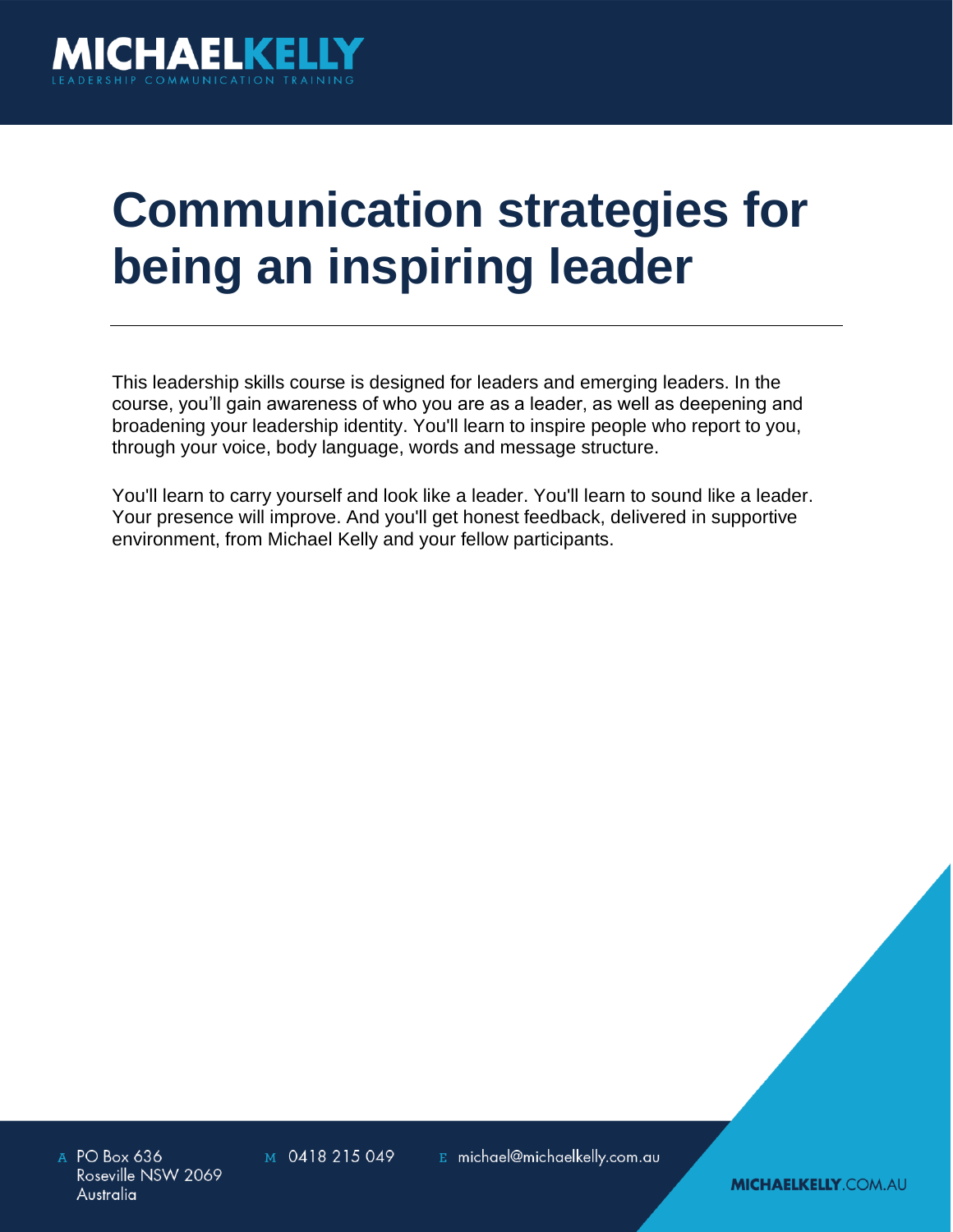## Upon completion of this leadership skills training course, you will have:

- Developed your identity as a person who is a leader.
- Improved how you listen and are perceived as a listener.
- Learned to speak, use your voice and use your body movement and gesture like a leader.
- Developed more leadership competency and inspiration.
- Reflected on the leaders whom you've respect and those you've disrespected.
- Developed your leadership 'manifesto'.

## **Content**

- You're always leaving impressions.
- If you don't believe in the messenger, you won't believe the message.
- How to structure your messages for maximum impact.
- 'Measuring cup' versus' Waterhose speaking.
- How to handle tough, leadership situations.
- 'Owning and occupying' physical space.
- What is a good leader?
- Why is there a gap between the rhetoric of good leadership and the reality of leadership at the coal face? – and what to do about it.

## Format

This program is conducted in  $\frac{1}{2}$ , one day and multi-day formats

## What past participants say about this workshop

*"Michael Kelly is brilliant and a real asset. I walked out of the course with a better understanding of how to become a stronger leader. The facilitation style used was participatory, practical and the content was thought-provoking and relevant for a range of people."*

*"Michael provided real insights into the key aspects in developing a leadership style along with many practical class role plays that enabled ideas to be tested and refined that could be taken away and applied in each of our personal circumstances. A top combination of professional guidance coupled with loads of class interaction and feedback."*